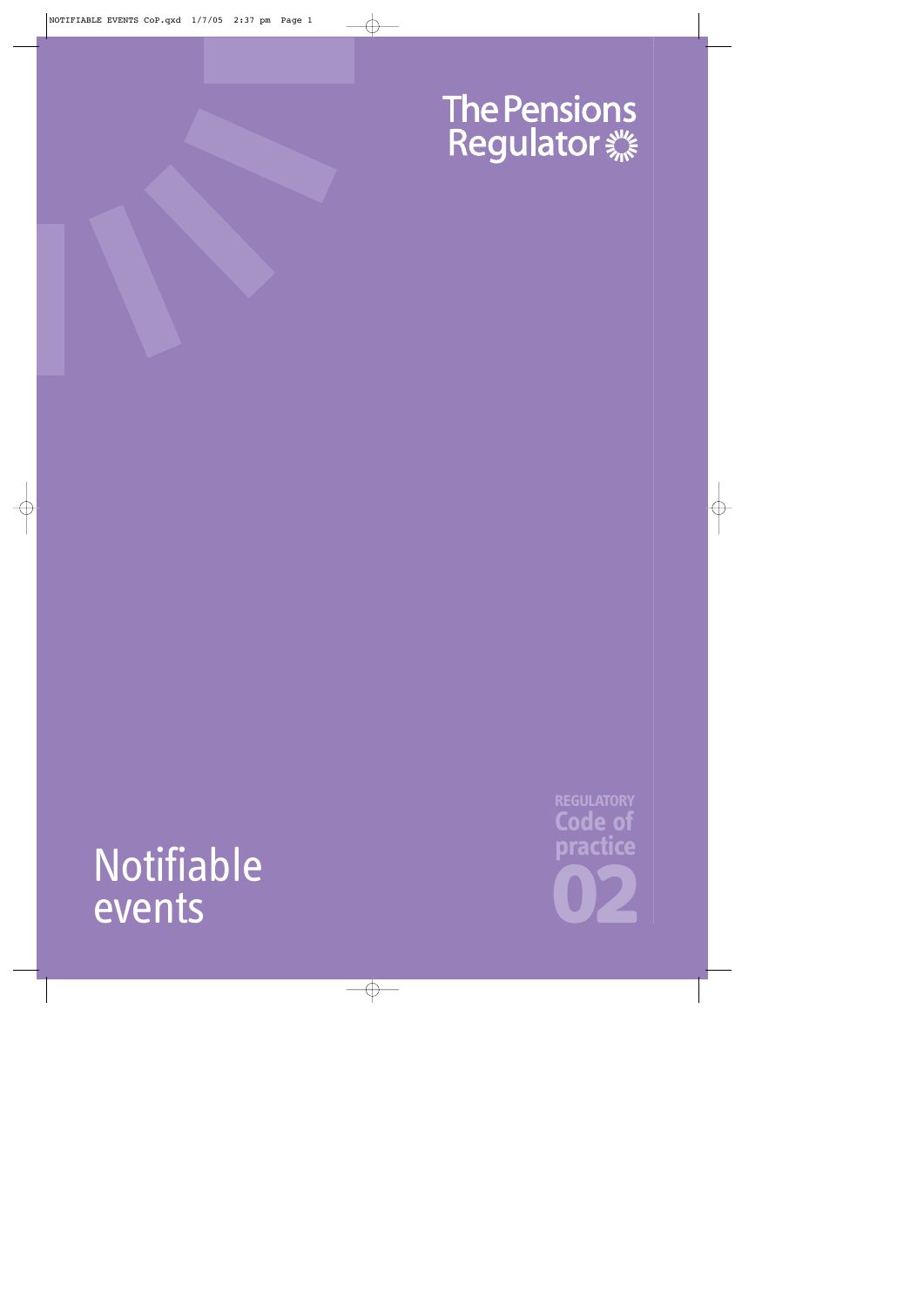**REGULATORY Code of practice 02**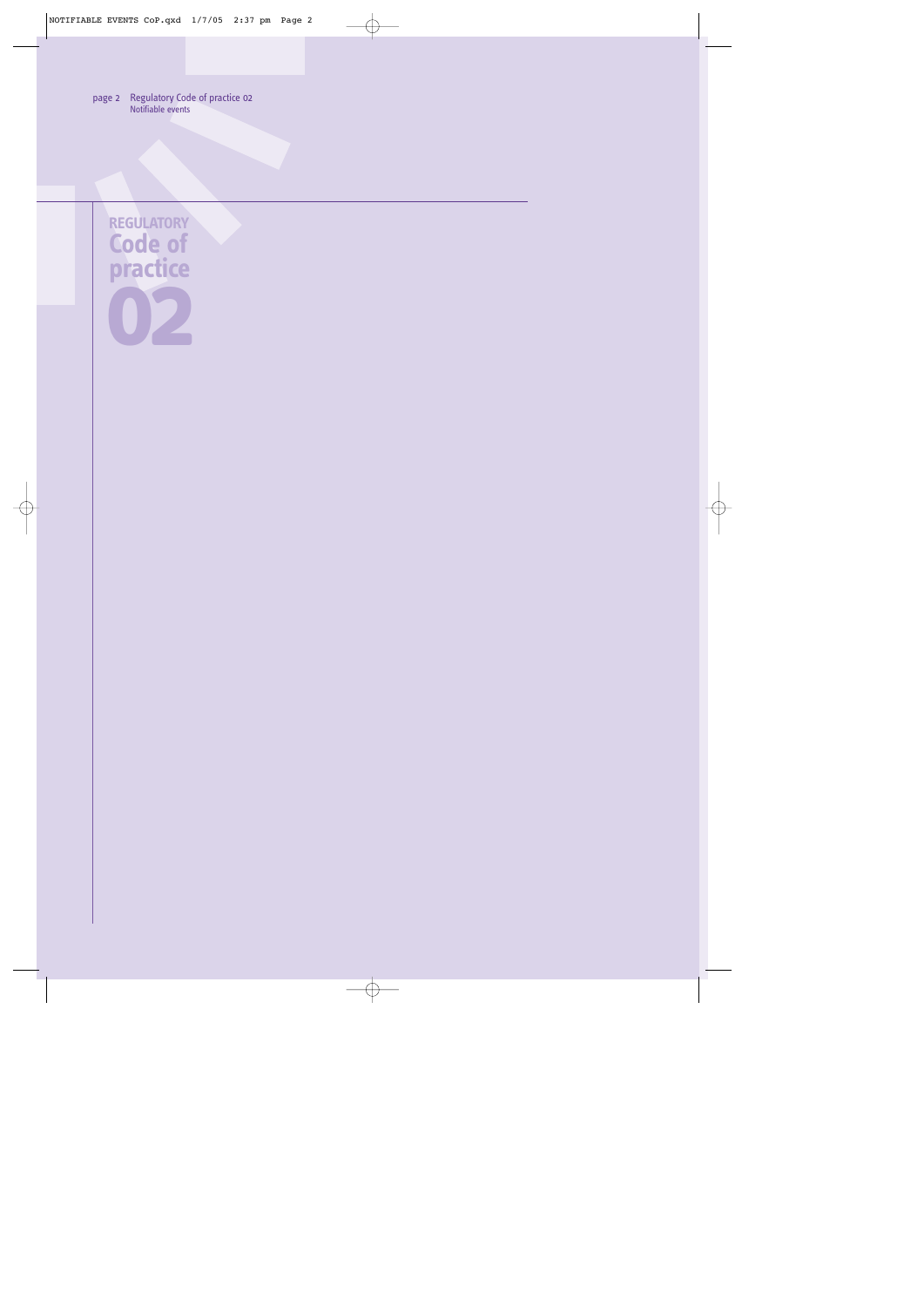## **Contents**

| Introduction                        |            |
|-------------------------------------|------------|
|                                     | page 4     |
| At a glance                         | page 5     |
| What is the notifiable events duty? | page 6     |
| Purpose of notifiable events        | page 6     |
| Legislative framework               | page 7     |
| <b>Notification arrangements</b>    | page 7     |
| Confidentiality                     | page 8     |
| <b>Public disclosure</b>            | page 8     |
| Timing of notification              | page 9     |
| How to notify                       | page 10    |
| Follow up by the Pensions Regulator | page 10    |
| Failure to notify                   | page 11    |
| <b>Trustees</b>                     | page 11    |
| <b>Employers</b>                    | page 11    |
| Annex (corresponding                |            |
| Northern Ireland legislation)       | page 12    |
| How to get in touch with us         | back cover |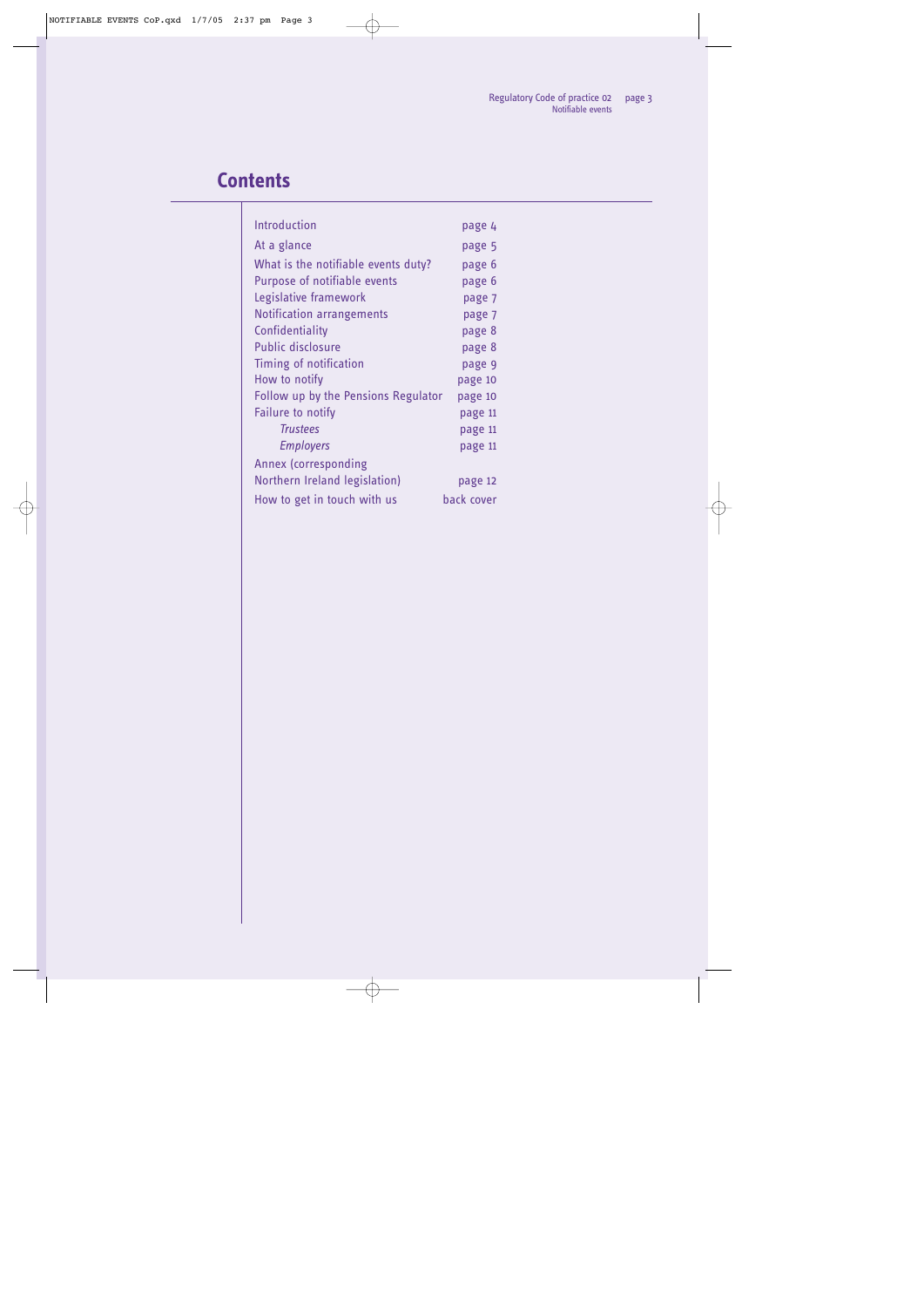## <span id="page-3-0"></span>**Introduction**

- 1. This code of practice is issued by the Pensions Regulator, the body that regulates work-based pension arrangements (occupational pension schemes, stakeholder pension schemes and certain aspects of personal pension schemes which have direct payment arrangements, whereby the employer pays contributions on behalf of the employee).
- 2. The Pensions Regulator's objectives are to protect the benefits of pension scheme members, to reduce the risk of calls on the Pension Protection Fund, and to promote the good administration of work-based pension schemes.
- 3. The Pensions Regulator has a number of regulatory tools, including issuing codes of practice, to enable it to meet its statutory objectives.
- 4. Codes of practice provide practical guidelines on the requirements of pensions legislation and set out the standards of conduct and practice expected of those who must meet these requirements. The intention is that the standards set out in codes are consistent with how a well-run pension scheme would choose to meet its legal requirements.

#### **The status of codes of practice**

5. Codes of practice are not statements of the law and there is no penalty for failing to comply with them. It is not necessary for all the provisions of a code of practice to be followed in every circumstance. Any alternative approach to that appearing in the code of practice will nevertheless need to meet the underlying legal requirements, and a penalty may be imposed if these requirements are not met. When determining whether the legal requirements have been met, a court or tribunal must take any relevant codes of practice into account.

#### **Other relevant codes**

Users of this code are also likely to find relevant the code of practice on reporting breaches of the law and the codes on late payments, and funding defined benefit schemes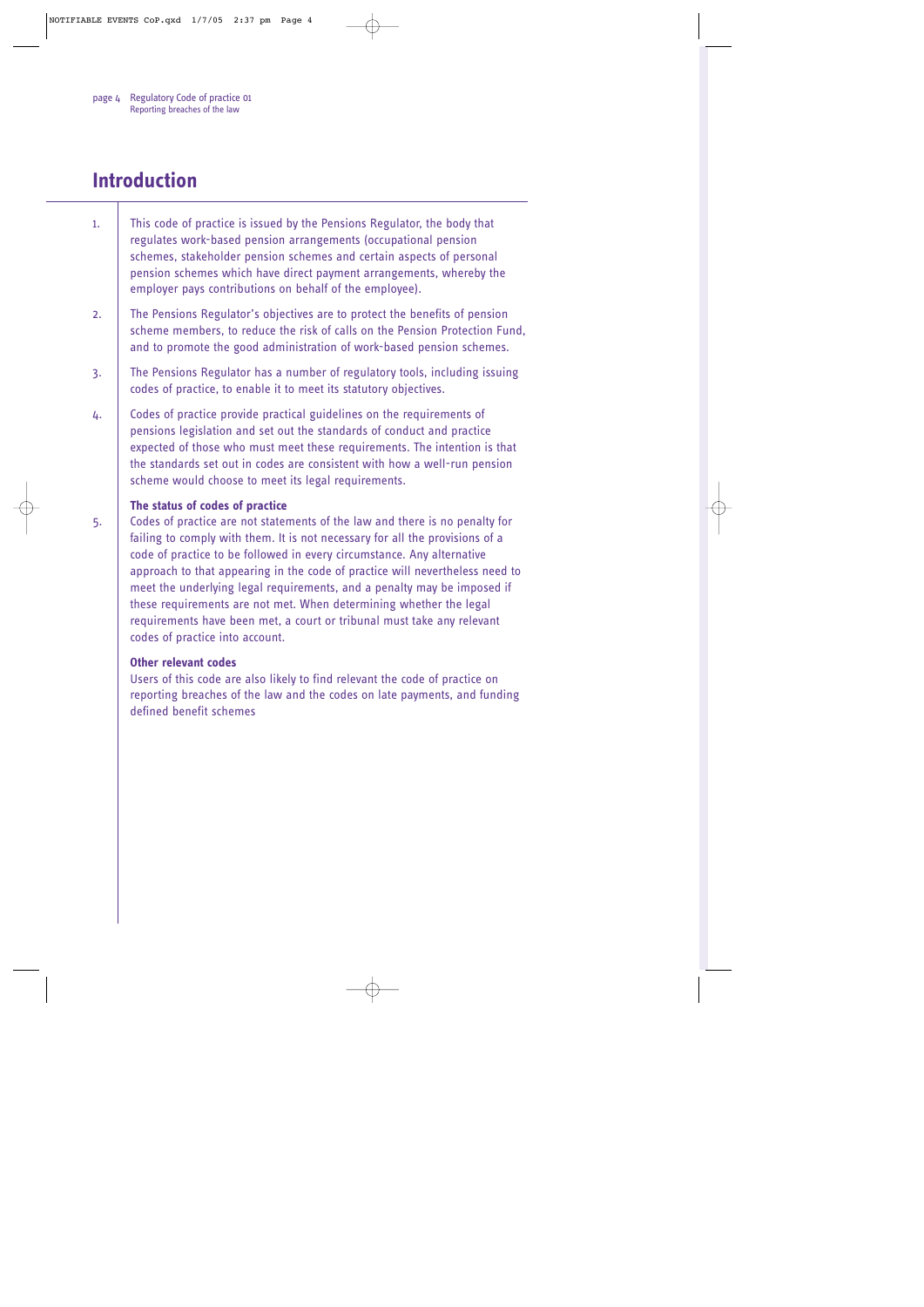### <span id="page-4-0"></span>**At a glance**

There are a number of notifiable events designed to give the Pensions Regulator early warning of a possible call on the Pension Protection Fund.

- The events fall into two groups:
	- (i) scheme-related to be notified by trustees;
	- (ii) employer-related to be notified by employers.
- Only schemes which are eligible for entry to the Pension Protection Fund, and their employers, are subject to the notifiable events duty.
- Some of the events only have to be notified by schemes that are funded below the Pension Protection Fund buy out level or where there has been a report of a materially significant failure by the employer to make a payment in accordance with the schedule of contributions. This and other exceptions to the duty to notify are contained in directions issued by the Pensions Regulator.
- If an event occurs it must be notified in writing to the Pensions Regulator as soon as reasonably practicable. Failure to notify should be reported as a breach of the law likely to be of material significance to the Pensions Regulator.

**In this code of practice, references to the law that applies in Great Britain should be taken to include corresponding legislation in Northern Ireland; an annex lists the corresponding references.**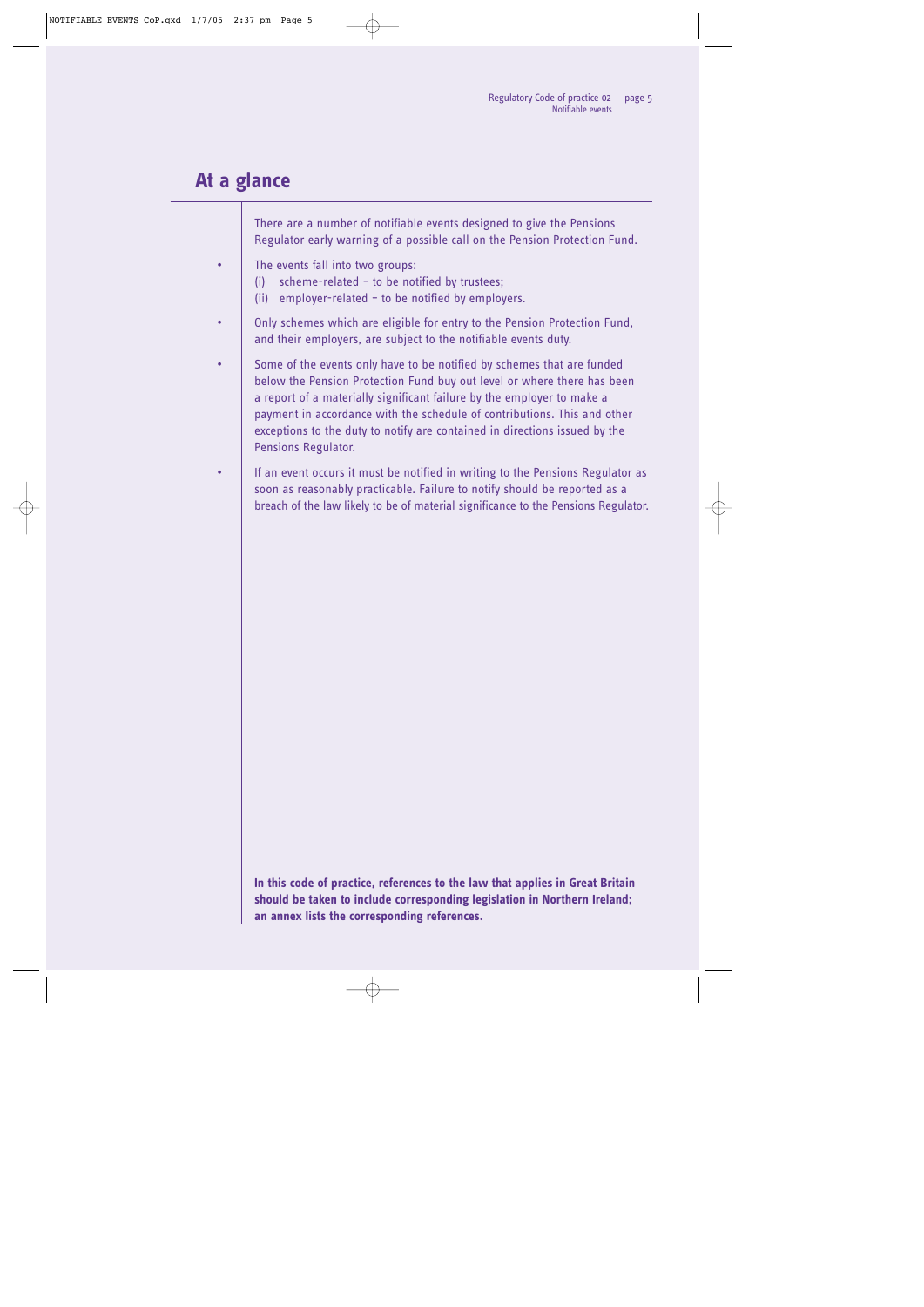## **The Code of Practice**

**Notifiable events** 

<span id="page-5-7"></span><span id="page-5-6"></span><span id="page-5-5"></span><span id="page-5-4"></span><span id="page-5-3"></span><span id="page-5-2"></span><span id="page-5-1"></span><span id="page-5-0"></span>

| 1.                                  | What is the notifiable events duty?<br>The duty to notify requires written notice to the Pensions Regulator of events:<br>in respect of pension schemes (scheme-related events); and<br>i.<br>in respect of employers, in relation to their pension schemes<br>ii.<br>(employer-related events).                                                                                                                                                                                                                                                                                                                                                                    |
|-------------------------------------|---------------------------------------------------------------------------------------------------------------------------------------------------------------------------------------------------------------------------------------------------------------------------------------------------------------------------------------------------------------------------------------------------------------------------------------------------------------------------------------------------------------------------------------------------------------------------------------------------------------------------------------------------------------------|
| 2.                                  | The duty to notify falls on trustees, individually as well as collectively <sup>1</sup> , in<br>respect of the former and employers in respect of the latter <sup>2</sup> .                                                                                                                                                                                                                                                                                                                                                                                                                                                                                         |
| 3.                                  | Notification is only required in respect of schemes which are eligible for<br>entry to the Pension Protection Fund, and their related employers. In<br>practice, the duty falls on pension schemes which are neither wholly defined<br>contribution nor ineligible for the Pension Protection Fund by virtue of being<br>in the public sector or other reasons <sup>3</sup> .                                                                                                                                                                                                                                                                                       |
| 4.                                  | <b>Purpose of notifiable events</b><br>The purpose of notifiable events is to reduce the risk of the circumstances<br>which may lead to compensation being payable from the Pension Protection<br>Fund. Calls on the Pension Protection Fund will arise when, broadly<br>speaking, an employer becomes insolvent and its scheme is underfunded.<br>Notifiable events will provide an early warning of possible insolvency or<br>underfunding giving the Pensions Regulator the opportunity to assist, or to<br>intervene, before a call is made. A consequence of intervention will also be<br>in many cases to improve the protection of scheme members' benefits. |
| $\mathbf{1}$<br>$\overline{2}$<br>3 | Throughout this code any reference to trustees should be read as referring likewise to managers of<br>non-trust based schemes which are eligible for entry to the Pension Protection Fund. In the case of<br>corporate trustees it is the company which has the duty to notify.<br>The Department for Work and Pensions has the power, which it has not exercised, to make regulations<br>to require other groups to notify, for example advisers to schemes or employers connected or<br>associated with the employer in relation to the scheme.<br>See section $126(1)(a)$ and (b) of the Pensions Act 2004 and regulations made under that section.              |
|                                     |                                                                                                                                                                                                                                                                                                                                                                                                                                                                                                                                                                                                                                                                     |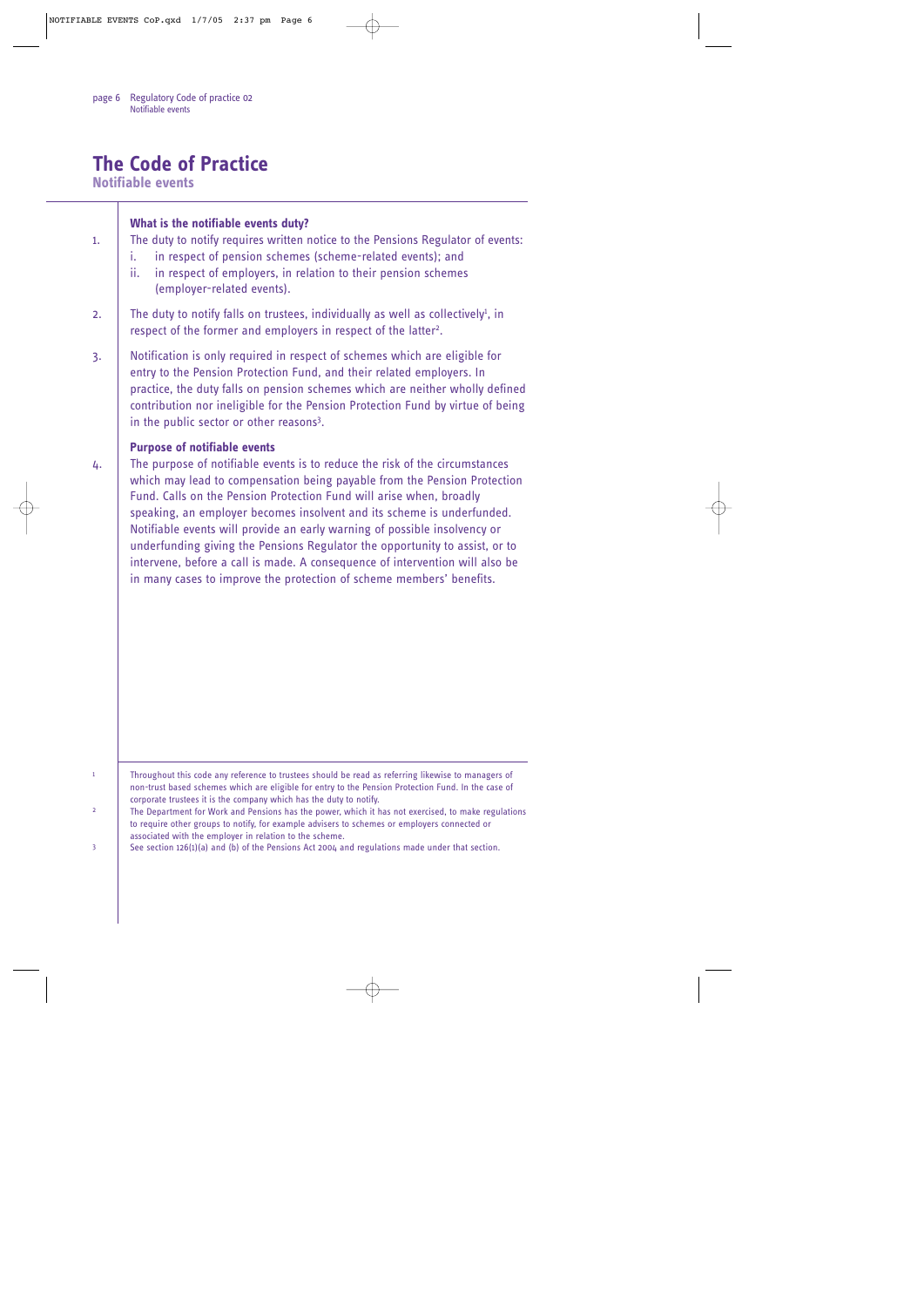#### <span id="page-6-5"></span><span id="page-6-3"></span><span id="page-6-0"></span>**Legislative framework**

- 5. The Pensions Act 2004 places a duty on the trustees of schemes, and employers, to notify the Pensions Regulator when certain events occur<sup>4</sup>.
- 6. Regulations made under section 69 of the Pensions Act 2004 set out which events have to be notified<sup>[5](#page-6-4)</sup>.
- <span id="page-6-7"></span>7. Directions, issued by the Pensions Regulator, give exceptions to the duty to notify<sup>[6](#page-6-6)</sup>. In summary, you need to notify fewer events if the scheme of which you are trustee or employer is funded above the Pension Protection Fund buy out level<sup>[7](#page-6-8)</sup>, and is adhering to its schedule of contributions. The events which are not referred to in the directions have to be notified by all trustees or employers irrespective of the funding level of the scheme.

#### <span id="page-6-9"></span><span id="page-6-1"></span>**Notification arrangements**

- 8. The Pensions Regulator appreciates that trustees in particular might prefer to agree a collective approach to notification. If, however, a consensus cannot be reached, or not all the trustees are aware of the event, the Pensions Regulator will expect an individual trustee or group of trustees to notify.
- 9. With respect to employer-related events, when the employer is a company the individuals who give effect to the legal personality of the company will be responsible for notification in the same way as they are for other legal obligations which fall on companies<sup>[8](#page-6-10)</sup>. Employers may wish to channel notifications through one individual such as the company secretary.

<span id="page-6-11"></span>continued over...

<span id="page-6-2"></span>[4](#page-6-3) See section 69 of the Pensions Act 2004.

<span id="page-6-4"></span>[5](#page-6-5) See The Pensions Regulator (Notifiable Events) Regulations 2005 (Statutory Instrument 2005/900). There may be additional regulations in future made under section 69. A description of the events is in separate guidance issued by the Pensions Regulator.

<span id="page-6-6"></span><sup>[6](#page-6-7)</sup> The directions are in separate guidance issued by the Pensions Regulator.

<span id="page-6-8"></span>[7](#page-6-9) When the directions use the term 'Pension Protection Fund buy out level' this refers to the level of scheme funding (at the last formal actuarial valuation) which would be required to provide scheme members with the amount of compensation to be offered by the Pension Protection Fund. For these purposes this level should be calculated for each scheme on the same basis as will be used for assessing the size of the Pension Protection Fund's risk-based levy. This basis will be set out in regulations to be issued by DWP and guidance to be issued by the Board of the Pension Protection Fund. [8](#page-6-11) Likewise, if the employer is not a company but is, for example, a partnership it is the individuals who give effect to the employer's legal personality who will be responsible for notification.

<span id="page-6-10"></span>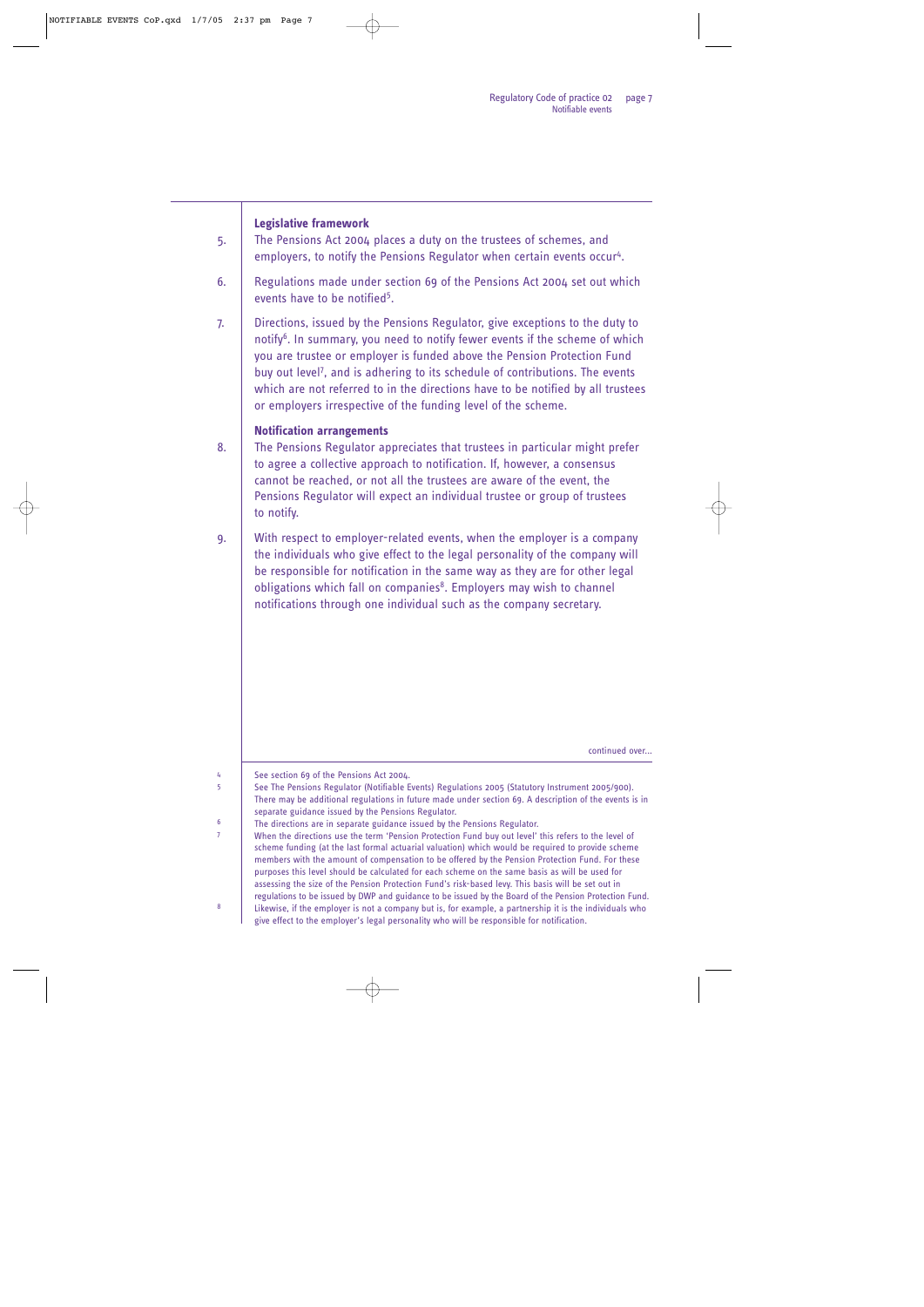<span id="page-7-5"></span><span id="page-7-4"></span><span id="page-7-3"></span><span id="page-7-2"></span><span id="page-7-1"></span><span id="page-7-0"></span>

| 10.     | <b>Confidentiality</b><br>The Pensions Regulator acknowledges that some information which is<br>notified may be confidential. Nevertheless the duty on employers and<br>trustees to notify overrides any other duty of confidentiality <sup>9</sup> , and any such<br>duty is not breached by notifying. There are also restrictions on the extent to<br>which the Pensions Regulator can in turn pass on confidential information <sup>10</sup> .                    |
|---------|-----------------------------------------------------------------------------------------------------------------------------------------------------------------------------------------------------------------------------------------------------------------------------------------------------------------------------------------------------------------------------------------------------------------------------------------------------------------------|
| 11.     | <b>Public disclosure</b><br>The Pensions Regulator does not require public disclosure of events notified<br>to it. In the event that notification is made public by others, because for<br>example an employer considers it necessary in order to comply with other<br>legal requirements, the Pensions Regulator would draw attention to<br>the following.                                                                                                           |
| 12.     | First, that notifiable events are only one of a number of requirements to<br>provide information to the Pensions Regulator; others include to complete a<br>scheme return. The provision of information to the Pensions Regulator<br>should be regarded as a normal part of an employer's interaction with<br>the Regulator.                                                                                                                                          |
| 13.     | Second, that the duty to notify is triggered automatically when an event<br>occurs; not all the events, for example a change in credit rating, are under<br>the direct control of an employer.                                                                                                                                                                                                                                                                        |
| 14.     | Third, and in contrast to certain other duties to report to the Pensions<br>Regulator such as breaches of the law or failure to adhere to a schedule of<br>contributions, the requirement to notify is not triggered by any wrongdoing<br>by an employer (with the exception of a conviction of a director or partner<br>of the employer for an offence involving dishonesty).                                                                                        |
| 15.     | Fourth, that taken in isolation a notifiable event gives no indication of the<br>financial position of an employer or of its pension scheme.                                                                                                                                                                                                                                                                                                                          |
| 9<br>10 | The requirement to notify does not however arise in certain circumstances. Communications (oral and<br>written) between a professional legal adviser and his or her client, or a person representing that<br>client, whilst obtaining legal advice, do not have to be disclosed (see section 311 of the Pensions Act<br>2004). Where appropriate a legal adviser will be able to provide further information on this.<br>See sections 82-87 of the Pensions Act 2004. |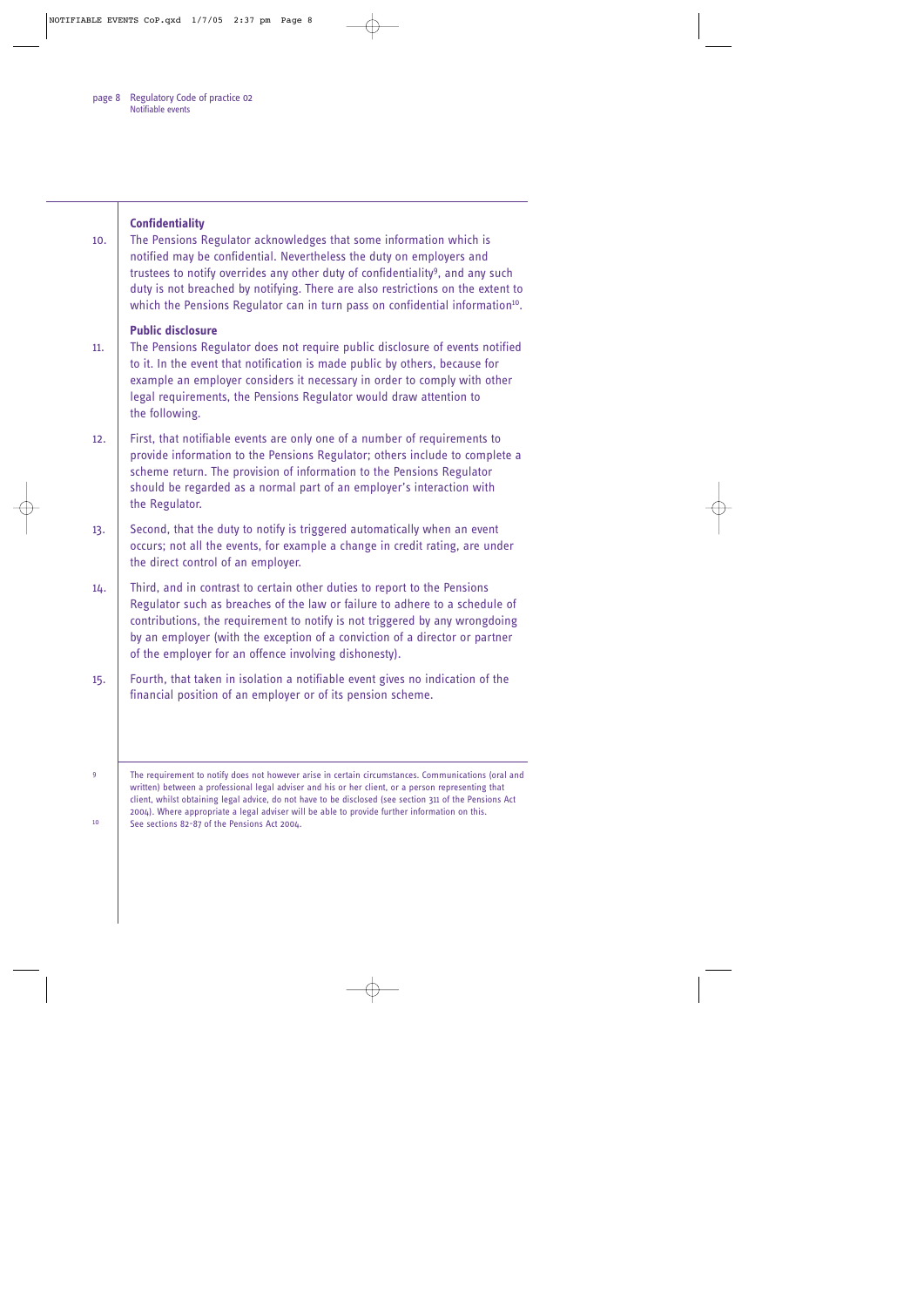#### <span id="page-8-0"></span>**Timing of notification**

16. An event must be notified in writing to the Pensions Regulator *as soon as reasonably practicable*. It is important that events are notified quickly in order to act as an effective early warning of calls on the Pension Protection Fund. What is reasonably practicable depends on the circumstances. In all cases however it implies urgency. For example, where a trustee is made aware of a notifiable event on a Sunday, the Regulator should be notified on Monday.

17. The requirement to notify as soon as reasonably practicable is likely to mean that procedures for notification will be necessary outside the usual framework for considering pensions issues such as trustees' quarterly meetings. Procedures should also be put in place to require those such as administrators working on behalf of trustees and employers to alert trustees and employers quickly to notifiable events.

- 18. The events are intended to be relatively straightforward to identify; it should not be necessary to seek professional or expert advice on whether an event has occurred. There is no expectation that the decision to notify should require a special meeting of the trustees.
- 19. The events are worded to make clear *when* they should be notified. In some cases the duty to notify arises before the actual event has taken place. For example, when an employer decides not to pay in full a debt it owes to the scheme, the notifiable event is when the decision is taken by the employer's decision-making body, such as its board of directors, rather than implementation of the payment itself.
- 20. In other cases events may not be able to be notified until after they have taken place, for example a change in credit rating.

continued over...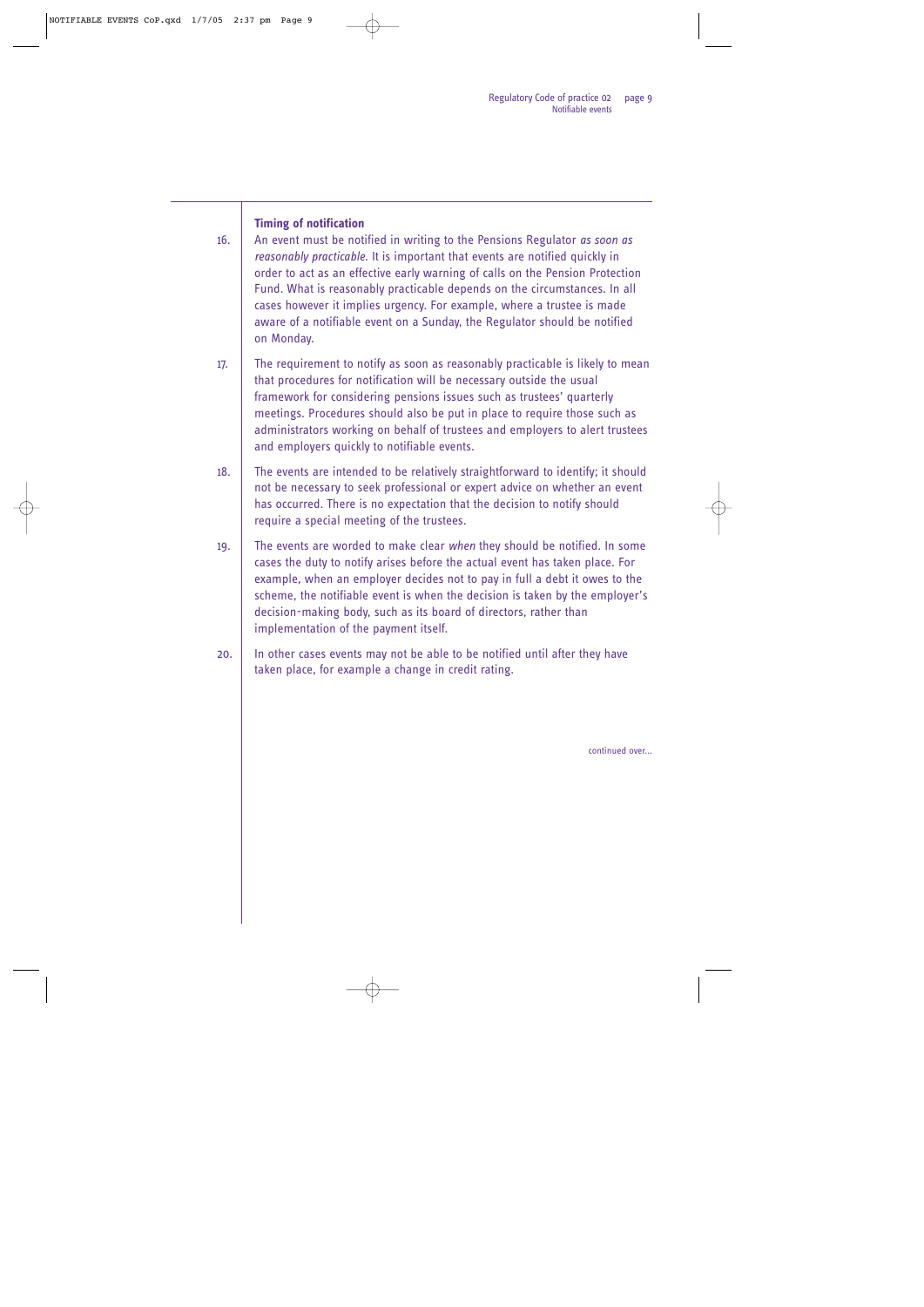<span id="page-9-1"></span><span id="page-9-0"></span>

| 21. | How to notify<br>All notifications must be in writing. Notifiers should where practicable<br>use the standard form available on the Pensions Regulator's website at<br>www.thepensionsregulator.gov.uk. Reports can be sent by post or<br>electronically, including by email or by fax. Contact details and<br>other information about the Pensions Regulator is on the Pension<br>Regulator's website. |
|-----|---------------------------------------------------------------------------------------------------------------------------------------------------------------------------------------------------------------------------------------------------------------------------------------------------------------------------------------------------------------------------------------------------------|
| 22. | The minimum information that should be included in a notification is the:<br>description of the notifiable event;<br>date of the event:<br>name of the pension scheme;<br>name of the employer; and<br>۰<br>name, position and contact details of the notifier.                                                                                                                                         |
| 23. | The information that would in addition be useful is the:<br>address of the pension scheme;<br>name and address of the main trustee contact;<br>$\bullet$<br>pension scheme registration number;<br>$\bullet$<br>name and address of the main employer contact;<br>employer's current trading status; and<br>$\bullet$<br>name of any controlling company or group to which the employer belongs.<br>٠   |
| 24. | The Pensions Regulator's preference is to be notified quickly than for there<br>to be delay incurred in confirming exactly whether an event has occurred;<br>whether the exceptions apply; or in obtaining all the information which<br>would be useful.                                                                                                                                                |
| 25. | <b>Follow up by the Pensions Regulator</b><br>Where contact details are provided, the Pensions Regulator will aim to<br>acknowledge notifications within five working days of receipt.                                                                                                                                                                                                                  |
| 26. | Notifiable events will be one source of information for the Pensions<br>Regulator. Follow-up will depend on the event and on other information<br>known about the scheme, the trustees and the employer.                                                                                                                                                                                                |
|     |                                                                                                                                                                                                                                                                                                                                                                                                         |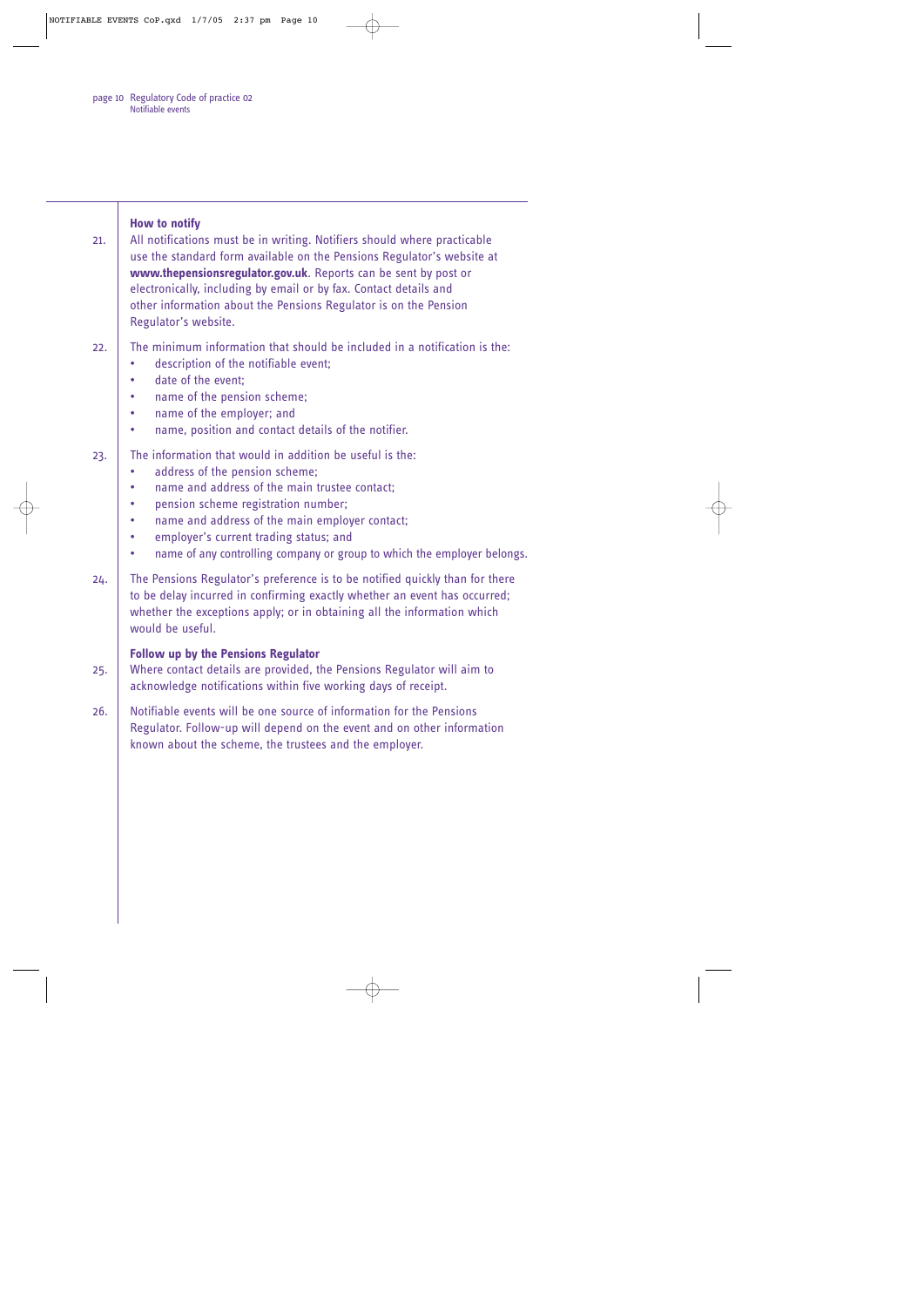#### <span id="page-10-1"></span><span id="page-10-0"></span>**Failure to notify**  *Trustees*

27. Trustees must take *all reasonable steps* to comply with the notifiable events duty. This is interpreted as whether, in the event of failure to notify when a scheme-related notifiable event has occurred, an objective person would consider that a trustee nevertheless took all the steps it would be reasonable to expect them to take in order to comply.

#### <span id="page-10-2"></span>*Employers*

28. Employers must comply with the duty to notify unless they have a *reasonable excuse* for not doing so. This is interpreted as whether, when an employer-related notifiable event has occurred, an objective person would consider that there was nonetheless a reasonable basis for the failure by the employer to notify.

#### 29. In practice this means that trustees *and* employers should:

- i. be aware of the notifiable events including those which all trustees and employers must notify;
- ii. know whether the scheme of which they are trustee or employer is required to notify all the events, ie is not within the exceptions; and
- iii. have a procedure which enables identification and notification to occur.
- 30. In the event of failure to notify, the Pensions Regulator will seek an explanation. Following this, it will have a range of actions it can take including requiring training or other assistance. Where appropriate, however, civil penalties can be imposed.
- 31. Failure to notify of itself will not lead to any transaction being unwound by the Pensions Regulator. However a court or tribunal may consider failure to notify if it considers it relevant; the Pensions Regulator will have regard to failure to notify any relevant event when deciding whether it is reasonable to issue a contribution notice $11$ .
- <span id="page-10-6"></span><span id="page-10-4"></span>32. If another party (such as a scheme actuary or an independent financial adviser), who is subject to the duty to report breaches of the law to the Pensions Regulator, becomes aware of a failure by trustees or an employer to notify, that party should report the failure as a breach of pensions legislation likely to be of material significance to the Pensions Regulator<sup>12</sup>.

<span id="page-10-5"></span><span id="page-10-3"></span><sup>&</sup>lt;sup>[11](#page-10-4)</sup> See section 38 of the Pensions Act 2004.<br>
See section 70 of the Pensions Act 2004.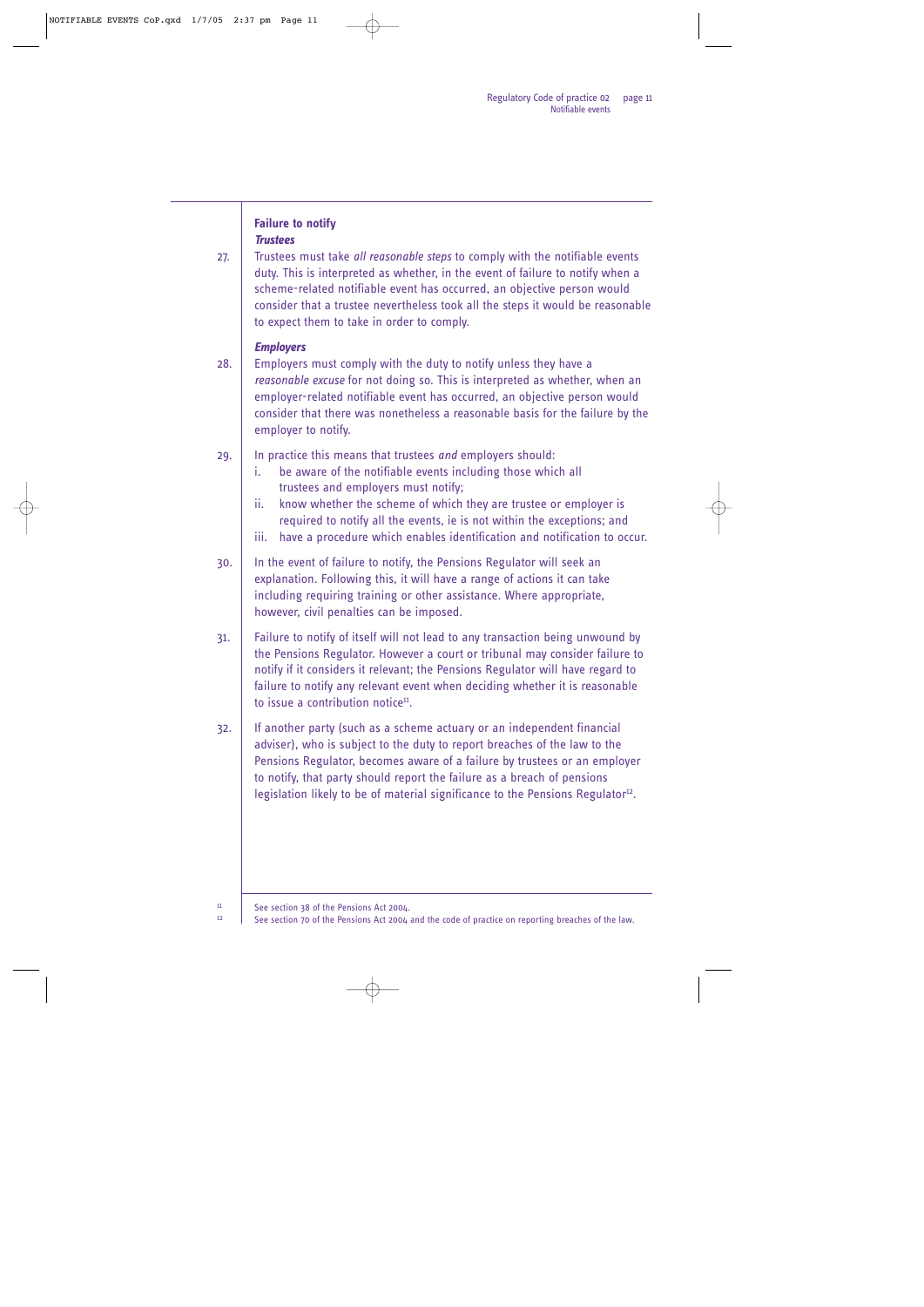## <span id="page-11-0"></span>**Annex**

| <b>GB legislative reference</b>                                                                          | <b>NI legislative reference</b>                                                                                                                                       |
|----------------------------------------------------------------------------------------------------------|-----------------------------------------------------------------------------------------------------------------------------------------------------------------------|
| Section 38 of the Pensions Act 2004<br>(Contribution notices where<br>avoidance of employer debt)        | Article 34 of The Pensions<br>(Northern Ireland) Order 2005<br>(Statutory Instrument 2005/255 (N.I. 1))<br>(Contribution notices where avoidance<br>of employer debt) |
| Section 69 of the Pensions Act 2004<br>(Duty to notify the Regulator<br>of certain events)               | Article 64 of The Pensions<br>(Northern Ireland) Order 2005<br>(Statutory Instrument 2005/255 (N.I. 1))<br>(Duty to notify the Regulator of<br>certain events)        |
| Section 70 of the Pensions Act 2004<br>(Duty to report breaches of the law)                              | Article 65 of The Pensions<br>(Northern Ireland) Order 2005<br>(Statutory Instrument 2005/255 (N.l. 1))<br>(Duty to report breaches of the law)                       |
| Sections 82-87 of the Pensions Act 2004<br>(Disclosure of information)                                   | Articles 77-82 of The Pensions<br>(Northern Ireland) Order 2005<br>(Statutory Instrument 2005/255 (N.I. 1))<br>(Disclosure of information)                            |
| Section 126 of the Pensions Act 2004<br>(Eligible schemes)                                               | Article 110 of The Pensions<br>(Northern Ireland) Order 2005<br>(Statutory Instrument 2005/255 (N.I. 1))<br>(Eligible schemes)                                        |
| Section 311 of the Pensions Act 2004<br>(Protected items)                                                | Article 283 of The Pensions<br>(Northern Ireland) Order 2005<br>(Statutory Instrument 2005/255 (N.l. 1))<br>(Protected items)                                         |
| <b>The Pensions Regulator</b><br>(Notifiable Events) Regulations 2005<br>(Statutory Instrument 2005/900) | The Pensions Regulator (Notifiable Events)<br>Regulations (Northern Ireland) 2005<br>(Statutory Rule 2005 No. 172)                                                    |